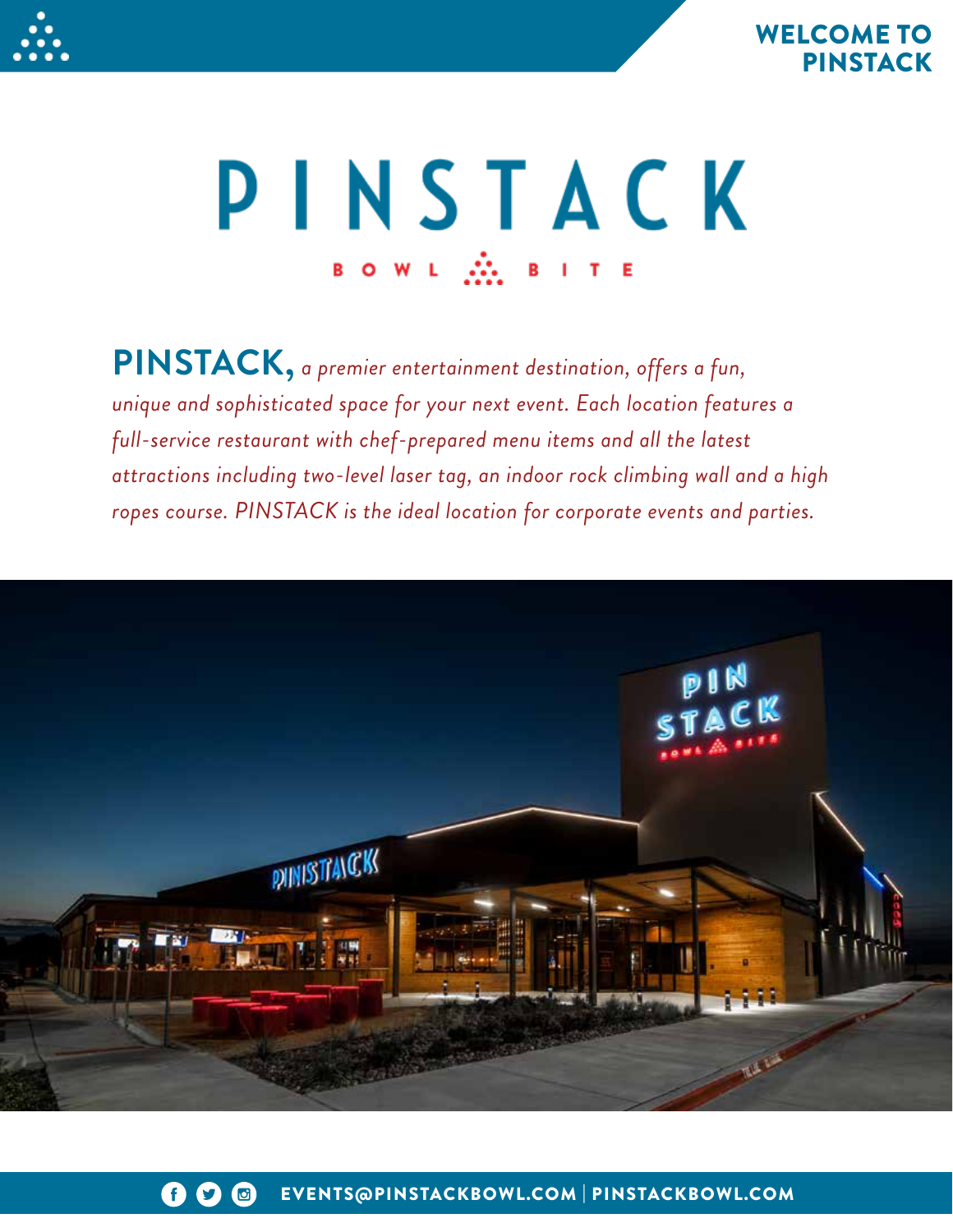



# PERFECTLY EXECUTED EVENTS **RIGHT UP OUR ALLEY®**

CORPORATE MEETINGS TEAM BUILDING HOLIDAY PARTIES AWARD BANQUETS PRODUCT LAUNCHES

NETWORKING EVENTS NEW HIRE ORIENTATION COMPANY PICNICS HAPPY HOURS CLIENT ENTERTAINMENT



## AMENITIES AT PINSTACK

- **STATE-OF-THE-ART BOWLING LANES**
- **PRIVATE BOWLING SUITE AVAILABLE**
- **FULL-SERVICE CATERING**
- **DEDICATED SERVING TEAM**
- **VENUE BUYOUTS FOR UP TO 2000 GUESTS**
- **PRIVATE MEETING SPACE FOR UP TO 200 GUESTS**
- **CUSTOMIZED MENU AND BAR PACKAGES**
- **LANE SIDE FOOD & BEVERAGE SERVICE**
- **ADVANCED AV CAPABILITIES AND WIFI**

EVENTS@PINSTACKBOWL.COM | PINSTACKBOWL.COM 6 D G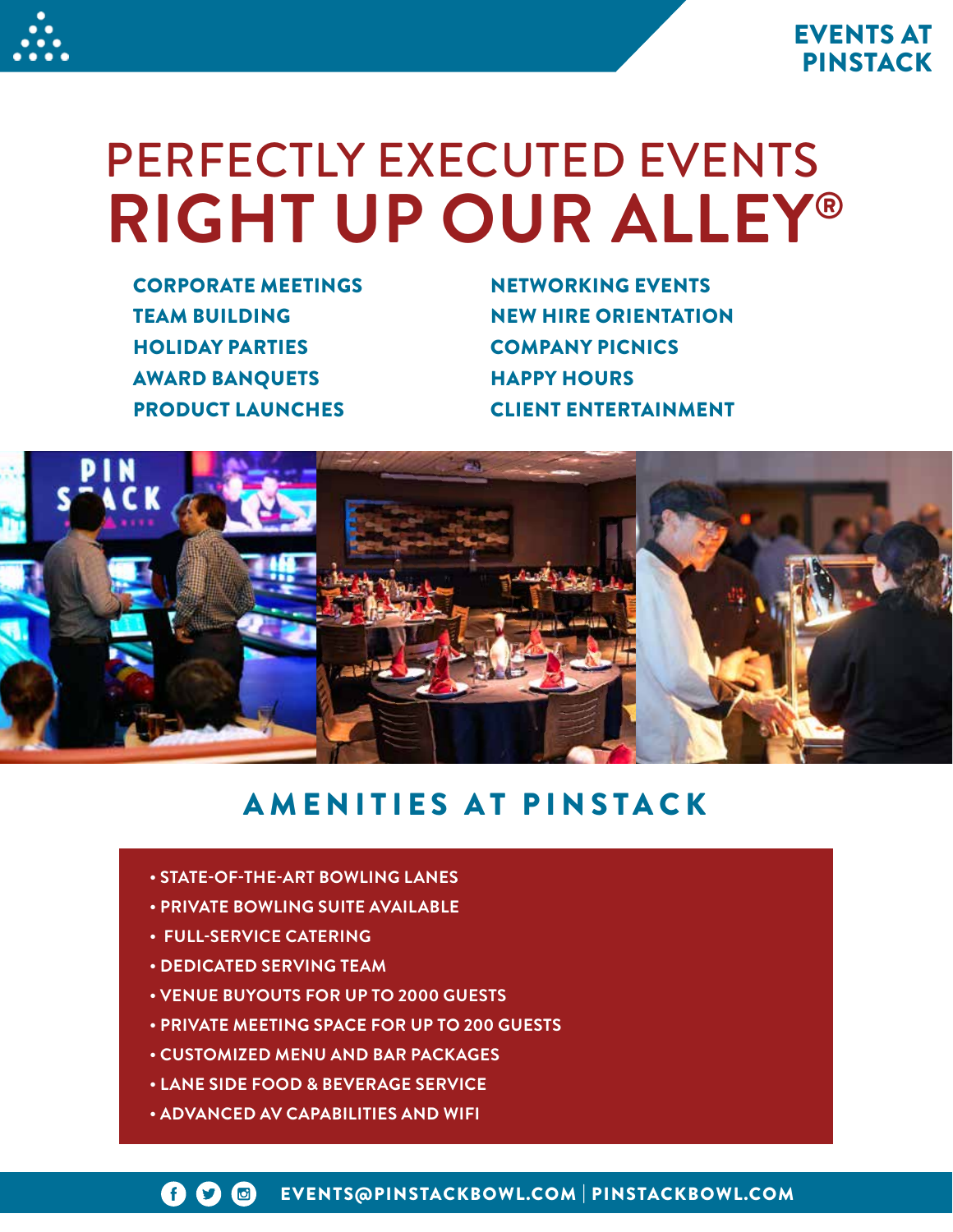

## SEE YOUR SPACE







*Plano location is not climate controlled*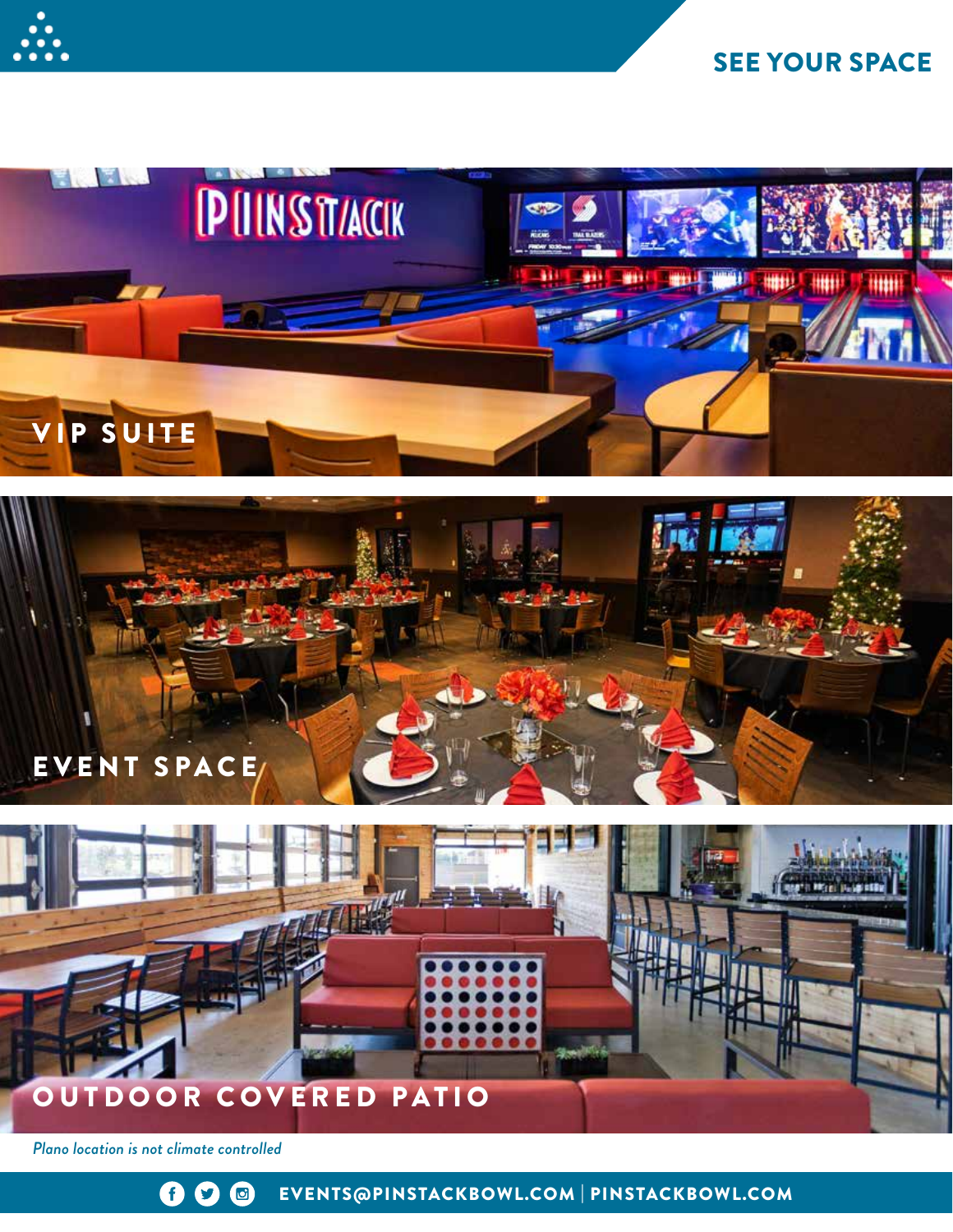



# PINSTACK  $\mathsf{B} \left( \mathsf{O} \left( \mathsf{W} \right) \mathsf{L} \right) = \bigoplus_{i=1}^k \mathsf{B} \left( \mathsf{B} \right) \mathsf{I} \left( \mathsf{T} \right) \mathsf{E}$



## VIP SUITE

*This location is perfect for meetings, corporate events, product launches, and networking functions. The space is equipped with cutting edge A/V, and 8 private bowling lanes. This can be reserved for private or semi-private events.*

#### GUEST CAPACITY

**Min: 20 Max: 180**



## PRIVATE EVENT SPACE

*This is our largest indoor space reservable for parties, meetings, award banquets, and any function where you can host your guests with confidence. These private meeting rooms are also equipped with cutting edge A/V, and can have up to 10 semi-private lanes to accompany your event.*

#### GUEST CAPACITY

**Min: 20 Max: 250**



## OUTDOOR COVERED PATIO

*This space includes a granite top bar extending 20 feet across the patio, with large LCD/HDTVs wired for audio and video. This is the place for all of your happy hour & watch party needs. With only a 2-hour minimum, our patio can be rented for private functions. F & B minimums required.*

#### GUEST CAPACITY

**Min: 20 Max: 170**

#### EVENTS@PINSTACKBOWL.COM | PINSTACKBOWL.COM G  $\boldsymbol{\Omega}$  $\bigcirc$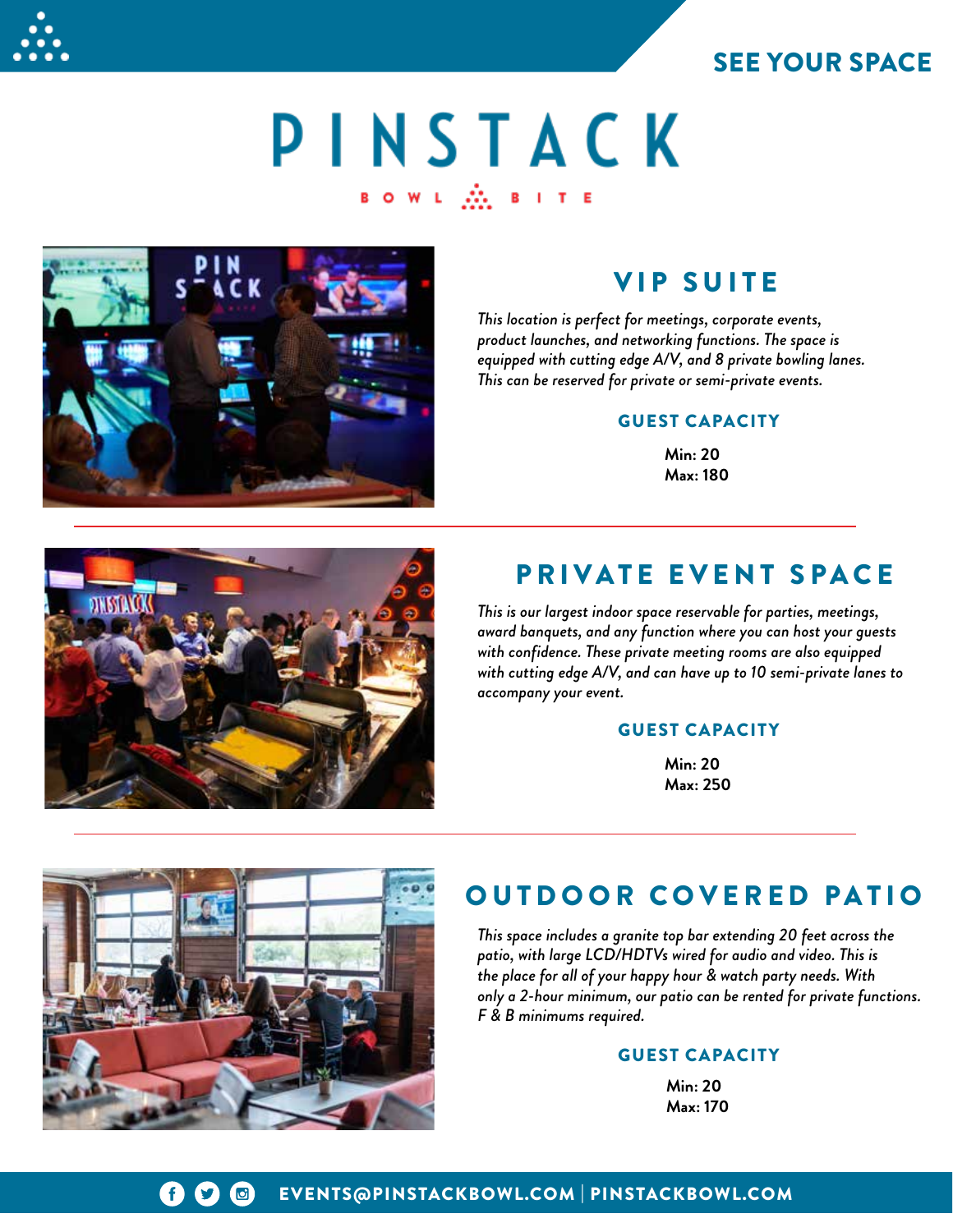

PRIVATE ROOM EVENT PACKAGES

## PINSTACK BOWL ... BITE

## GROUP EVENTS + PRIVATE ROOM

|                                                                      | <b>PLATINUM</b>                      | <b>GOLD</b>                   | <b>SILVER</b> | <b>BRONZE</b> | <b>PATIO PARTY</b>                               |
|----------------------------------------------------------------------|--------------------------------------|-------------------------------|---------------|---------------|--------------------------------------------------|
| <b>PRICE PER</b><br><b>GUEST</b>                                     | \$48.99                              | \$44.99                       | \$39.99       | \$34.99       | \$29.99                                          |
| 2 HOURS<br><b>PRIVATE ROOM</b>                                       |                                      | $\checkmark$                  |               |               | <b>Reserved Space</b><br>*Private for 40+ Guests |
| <b>90 MINUTES</b><br><b>BOWL + SHOES</b>                             |                                      | $\checkmark$                  |               |               | X                                                |
| <b>UNLIMITED</b><br><b>VIDEO GAMES &amp;</b><br><b>ATTRACTIONS**</b> | <b>ALL-DAY</b>                       | 2 Hours                       | 1 Hour        |               | X                                                |
| <b>PLAYER CARD</b><br>(Points Per Guest)                             | 75 Points                            | 50 Points                     |               |               |                                                  |
| <b>FOOD</b>                                                          |                                      | <b>Choice of Banquet Menu</b> |               |               | 4 Platters                                       |
| <b>BEVERAGE</b>                                                      | Bottled Sodas, Water, Lemonade & Tea |                               |               | X             | 1 Beer, Wine or Soda<br><b>Ticket</b>            |

## AVAILABLE UPGRADES **( per guest)** ADDITIONAL LANE TIME

| <b>VIP SUITE OR PATIO UPGRADE</b>                          | \$9.99                           |
|------------------------------------------------------------|----------------------------------|
| <b>UNLIMITED</b><br><b>VIDEO GAMES &amp; ATTRACTIONS**</b> | All Day \$19.99<br>1 Hour \$9.99 |
| <b>(25) PLAYER CARD POINTS</b>                             | \$4                              |
| <b>DRINK TICKETS</b>                                       | Starting at \$5                  |
| <b>PINSTACK</b><br><b>LANYARDS</b>                         | \$2                              |
| <b>STACKED SHAKES</b>                                      | \$9                              |

| <b>90 MINUTES</b><br><b>BOWL + SHOES</b> |             | Main Lanes \$50 VIP Lanes \$75        |              |
|------------------------------------------|-------------|---------------------------------------|--------------|
|                                          |             | <b>HOURLY BAR PACKAGE</b> (per guest) |              |
| <b>PREMIUM</b>                           |             | 1 Hour \$23 2 Hours \$30 3 Hours \$37 |              |
| <b>CALL</b>                              | 1 Hour \$21 | 2 Hours \$27                          | 3 Hours \$33 |
| <b>WELL</b>                              | 1 Hour \$19 | $2$ Hours \$24                        | 3 Hours \$29 |
| <b>BEER/WINE</b>                         | 1 Hour \$16 | 2 Hours \$20                          | 3 Hours \$24 |

*Minimum of 20 Guests. 18% service charge and 8.25% taxes will be added to your final bill. Price is based on Mon-Thurs, Fri until 5pm. Peak hour pricing is +\$4 per guest. Advance reservations and 50% non-refundable deposit required. Outside vendors not allowed. \*Unlimited Video Games does not include ticket or prize games. Attractions include High Ropes Course, Two-Level Laser Tag, Rock Climbing and Bumper Cars.*

#### $\mathbf f$   $\mathbf C$   $\mathbf G$ EVENTS@PINSTACKBOWL.COM | PINSTACKBOWL.COM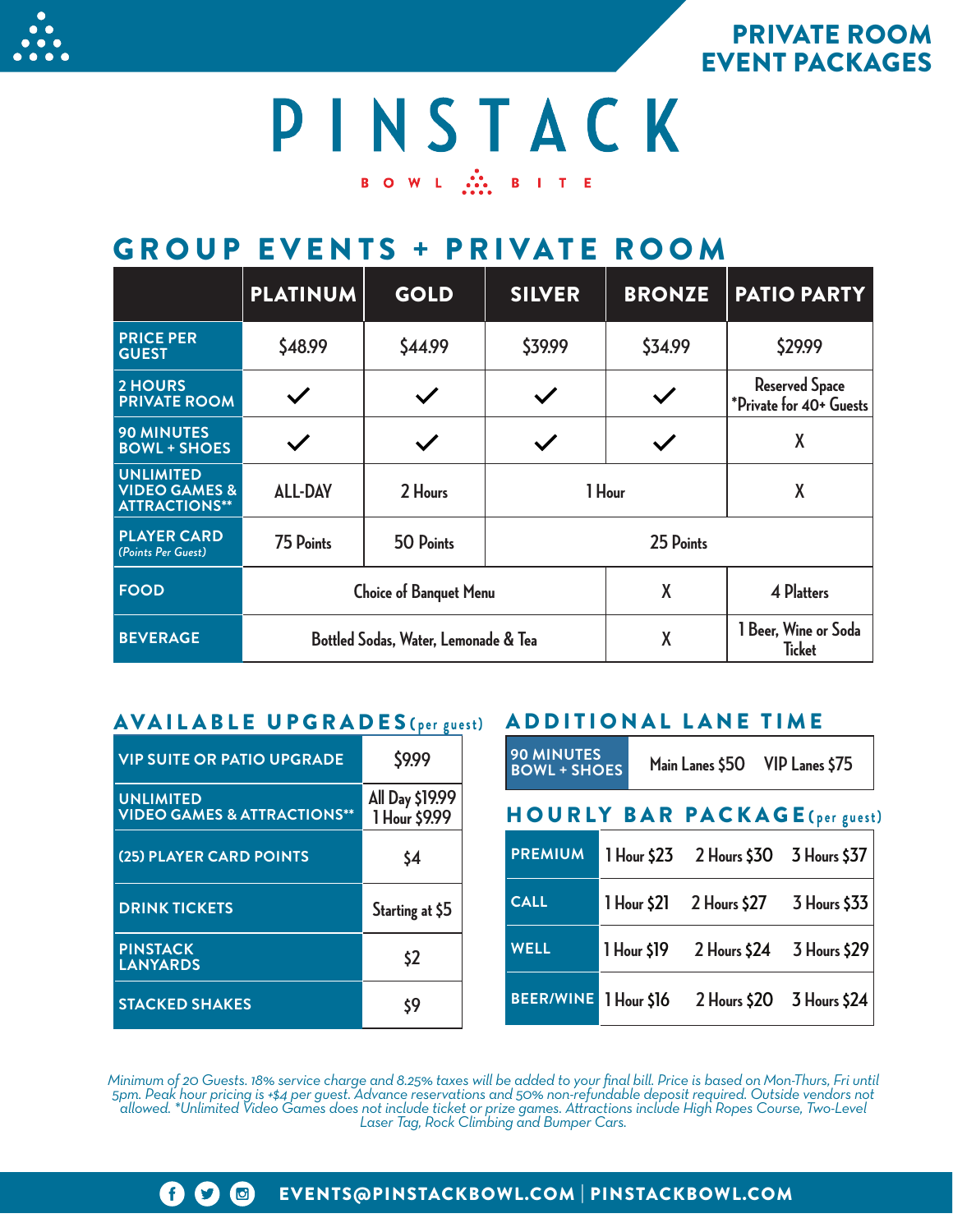

MEETING SPACE **ONLY** 

# PINSTACK B O W L ... B I T E

## MEETING SPACE ONLY

|                        | AM MEETING PACKAGE                      | <b>PM MEETING PACKAGE</b> |  |  |  |
|------------------------|-----------------------------------------|---------------------------|--|--|--|
| <b>PRICE PER GUEST</b> | \$32.99                                 | \$36.99                   |  |  |  |
| <b>PRIVATE ROOM</b>    | 8am - 12pm                              | $1pm - 5pm$               |  |  |  |
| <b>FOOD</b>            | Continental Breakfast & Lunch           | Lunch & Afternoon Snack   |  |  |  |
| <b>BEVERAGES</b>       | Bottled Sodas, Water, Lemonade & Tea    |                           |  |  |  |
| <b>A/V EQUIPMENT</b>   | State-Of-The-Art Audio Visual Equipment |                           |  |  |  |

## AVAILABLE UPGRADES **( per guest)** ADDITIONAL LANE TIME

| <b>VIP SUITE OR PATIO UPGRADE</b>                          | \$9.99                           |
|------------------------------------------------------------|----------------------------------|
| <b>UNLIMITED</b><br><b>VIDEO GAMES &amp; ATTRACTIONS**</b> | All Day \$19.99<br>1 Hour \$9.99 |
| (25) PLAYER CARD POINTS                                    | \$4                              |
| <b>DRINK TICKETS</b>                                       | Starting at \$5                  |
| <b>PINSTACK</b><br><b>LANYARDS</b>                         | \$2                              |
| <b>STACKED SHAKES</b>                                      | \$9                              |

| <b>90 MINUTES</b><br><b>BOWL + SHOES</b> |             |  | Main Lanes \$50 VIP Lanes \$75        |                           |  |
|------------------------------------------|-------------|--|---------------------------------------|---------------------------|--|
| <b>HOURLY BAR PACKAGE</b> (per guest)    |             |  |                                       |                           |  |
| <b>PREMIUM</b>                           |             |  | 1 Hour \$23 2 Hours \$30 3 Hours \$37 |                           |  |
| <b>CALL</b>                              | 1 Hour \$21 |  | 2 Hours \$27                          | 3 Hours \$33              |  |
| <b>WELL</b>                              | 1 Hour \$19 |  | 2 Hours \$24                          | 3 Hours \$29              |  |
| <b>BEER/WINE</b>                         | 1 Hour \$16 |  |                                       | 2 Hours \$20 3 Hours \$24 |  |

*Minimum of 20 Guests. 18% service charge and 8.25% taxes will be added to your final bill. Price is based on*  Mon-Thurs, Fri until 5pm. Peak hour pricing is +\$4 per guest. Advance reservations and 50% non-refundable<br>deposit required. Outside vendors not allowed. \*Unlimited Video Games does not include ticket or prize games.<br>Attrac

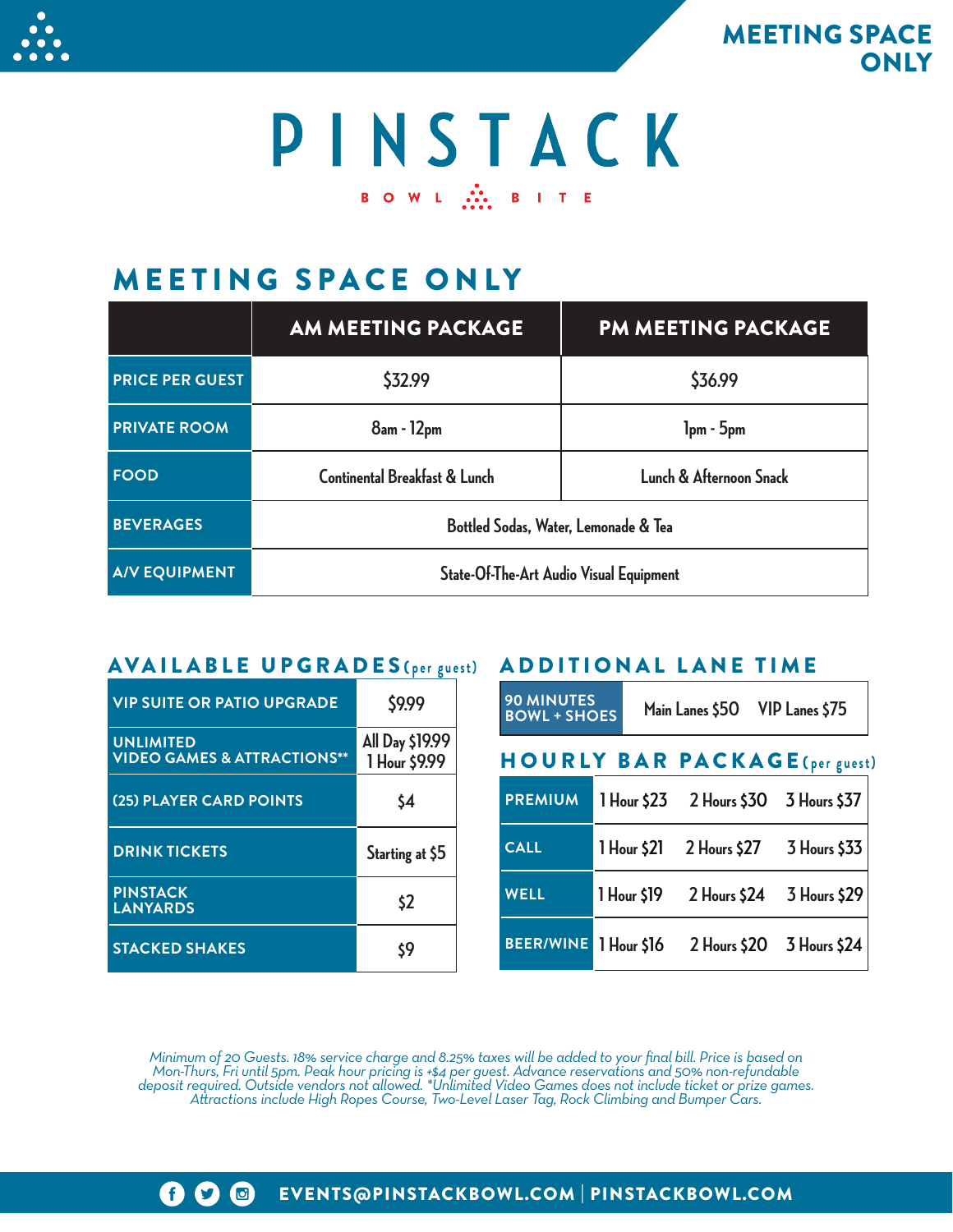

## TEAM BUILDING EXPERIENCES

## PINSTACK BOWL ...<br>BITE

## PINSTACK AMAZING RACE

PINSTACK is your playing field where teams have itineraries filled with clues and tools to win the race. Activities include

team bowling, rock climbing, and bumper cars are key in this activity.

\$40 *per person*

## **COCKTAIL** CHALLENGE

Work closely with your coworkers in this Corporate Team Building bar tending class. Teams are given everything needed to make a salsa and a special drink. Teams sample everything and then judge the results.

\$60 *per person*

## **CHARITY** BIKE BUILD

Your group will do something special for those in the community by doing a bike build for area deserving children. Charity events bring groups together by helping others and growing together through building a bike for those in need.

\$60 *per person*

## SUPPORT OUR TROOPS

Join PINSTACK as we support the troops and provide care packages for the men and women serving overseas. Your team will grow together through helping others and supporting our country with this unique team building package.

### \$60 *per person*

## IRON CHEF

You have seen the show, now experience the fun! With our Corporate Team Building Cooking Classes, coworkers and bosses alike will dish it out in a headto-head cooking battle to determine the ultimate culinary master, the Iron Chef.

\$60 *per person*

## CHILI COOKOFF

Teams make a special pot of chili and a marketing campaign to sell their special recipe in this Corporate Team Building Chili Cook Off.

#### \$60 *per person*

## MINUTE TO WIN IT

Groups love this ultimate game challenge! Build your team with unique challenges to accomplish in under a minute!

#### \$40 *per person*

## FIGHT ILLITERACY

Your team can take part in our Fight Illiteracy Philanthropy Package. Your groups will build rocking chairs for underprivileged schools as well as bring books and fight illiteracy one child at a time.

\$60 *per person*

## D.i.S.C PERSONALITY INVENTORY

Understand each other and your customers better. D.i.S.C Training is available as an add on with one of our fun team building options. Other options available.

\$60 *per person*

*Team Building must be purchased with a Group Event + Private Room Package.*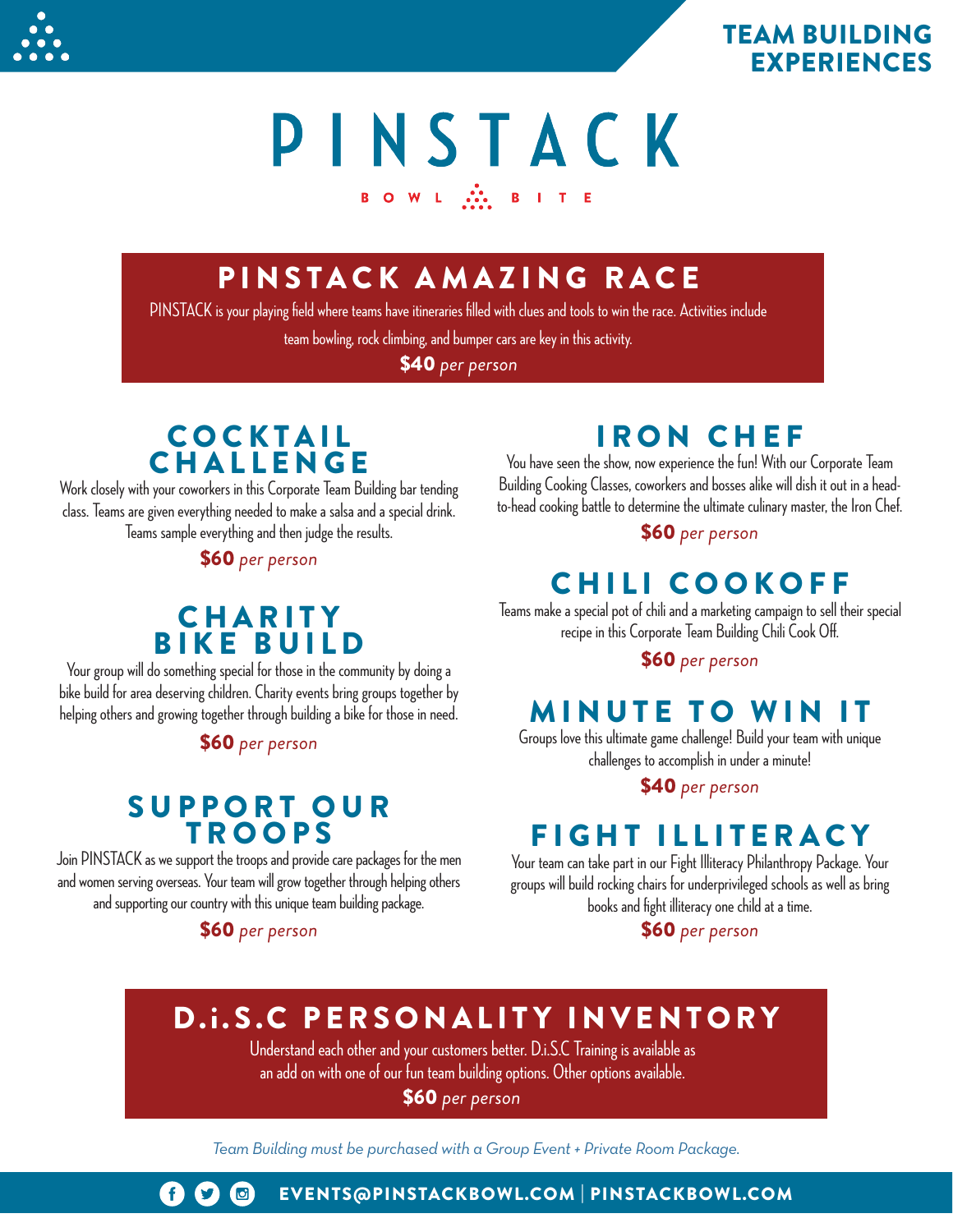## BANQUET MENUS



# PINSTACK BOWL ... BITE

### COMPANY PICNIC

PASSED APPETIZERS *(Choice of 2): Mini Hot Dogs, Crudité Shooters, Roasted Vegetable Quesadillas, Deviled Eggs* ENTREES *(Choice of 2): Grilled Hamburgers, Cracked Black Pepper Sausage, Chicken Breast*

SIDES *(Choice of 2): BBQ Beans, Roasted Potato Salad, Seasonal Vegetables, Quinoa Salad, Pasta Salad, Housemade Kettle Chips*

## SANDWICH BOARD

PASSED APPETIZERS *(Choice of 2): Deviled Eggs, Seasonal Fruit Skewers, Crudité Shooters, Hummus & Pita Bread* FRESH SANDWICHES *(Choice of 2 Cold & 1 Hot):* 

*Cold- Roast Beef & Cheddar on Rye, Traditional Turkey Club on Sourdough, Ham & Swiss on Wheat, Classic Tuna Salad on Rye, Southern Chicken Salad Wrap, Vegetarian Wrap* 

*Hot- Philly Cheesesteak, BBQ Chopped Brisket on Kaiser Bun, Grilled Chicken & Pepper Jack on Baguette*

SIDES *(Choice of 2): Roasted Potato Salad, Mixed Green Salad, Seasonal Vegetables, Pasta Salad, Housemade Kettle Chips*

## ITALIAN CLASSICO

PASSED APPETIZERS *(Choice of 2): Antipasto Skewers, Tomato Bruschetta, Fried Risotto Pops, Italian Meatballs*

SALAD *(Choice of 1): Caesar or Mixed Green Salad*

ENTREES *(Choice of 2): Penne Alfredo, Fusilli Marinara, Chicken Cacciatore, Eggplant Parmesan Add Chicken or Meatballs to Pasta +2 per person. Served with Garlic Bread.*

## MEXICAN FIESTA

PASSED APPETIZERS *(Choice of 2): Roasted Vegetable Quesadillas, Mini Tacos, Guacamole Bites, Bacon-Wrapped Jalapeños, Brisket Empanadas*

FAJITA BAR or WALKING TACO BAR: *(Choice of 2): Beef, Chicken, Shrimp, Seasonal Vegetables* SIDES: *Fiesta Beans, Mexican Rice, Tortilla Chips, Salsa & Tex-Mex Queso*

## TEXAS BBQ

PASSED APPETIZERS *(Choice of 2): Bacon-Wrapped Jalapeños, Spinach Artichoke Potato Skins, Deviled Eggs, BBQ Meatballs* ENTREES *(Choice of 2): Sliced Brisket, Grilled Chicken, Cracked Black Pepper Sausage,* 

*Baby Back Ribs, Chicken or Beef Chili Frito Pie Bar (Baby Back Ribs and Brisket are not replenishable)*

SIDES *(Choice of 2): BBQ Beans, Roasted Potato Salad, Shredded Brussels Sprouts with Sriracha Honey, Seasonal Vegetables, Mac n Cheese, Housemade Kettle Chips. Served with Onions, Jalapeños, Texas Toast*

## SOUTHERN CHARM

PASSED APPETIZERS *(Choice of 2): Deviled Eggs, Crudité Shooters, Mac & Cheese Pops, Spinach-Artichoke Potato Skins* ENTREES *(Choice of 2): Chicken & Waffles with Maple Syrup, Scrambled Eggs, Meat Loaf with Brown Gravy, Chicken Fried Steak with Cream Gravy, Southern Fried Chicken, Traditional Pot Roast with Brown Gravy, Vegetarian Hash* 

SIDES *(Choice of 2): Shredded Brussels Sprouts with Sriracha Honey, Green Beans & Carrots, Mac & Cheese, Garlic Mashed Potatoes, Bacon, Seasonal Vegetables* 

## CARVING STATIONS DESSERTS BUFFET ADD-ONS

WHOLE TURKEY BREAST *Served on Silver Dollar Rolls, Cranberry Jam and Spicy Dijon* BEEF TENDERLOIN *Served on Silver Dollar Rolls, Horseradish Cream and Stone Ground Mustard* SALMON *Served with Dill Cream*

SPECIALTY CAKES *(Choice of 2): Red Velvet, Chocolate Fudge, Strawberry, Cheesecake* CAKE POPS *Assorted Flavors* DESSERT BARS *Assorted Flavors* COOKIES & BROWNIES *Assorted Flavors*

## SEASONAL MENU & CARVING STATIONS AVAILABLE

*Ask Your Sales Manager. Holiday Options Available in December.* 

 $\mathbf{f}$  $\bigcirc$ EVENTS@PINSTACKBOWL.COM | PINSTACKBOWL.COM  $\boldsymbol{\mathcal{G}}$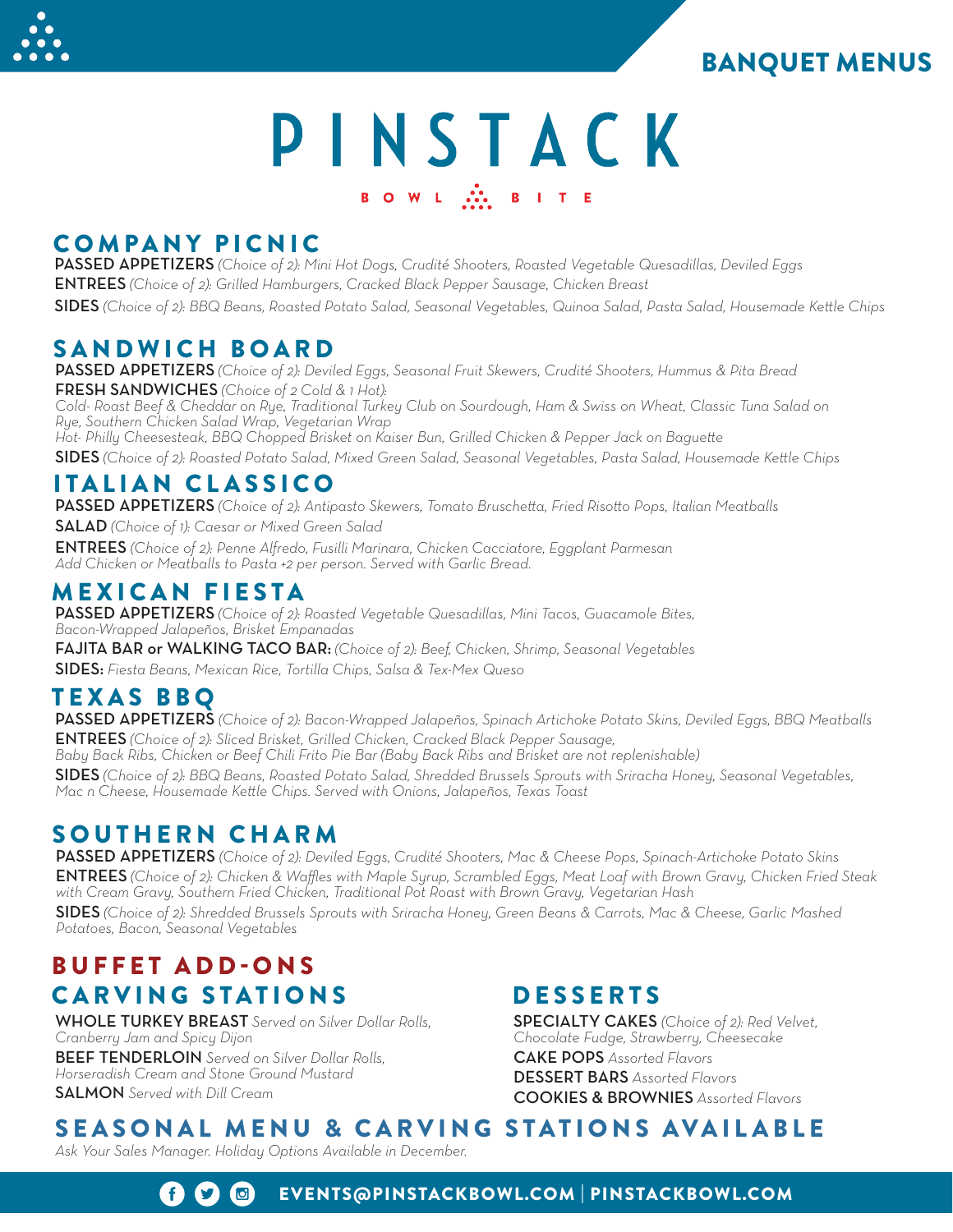



PINSTACK BOWL MIRITE

## EVENTS ON THE LANES

|                                          | <b>SWEEPER</b>                | <b>STRIKE</b>                 | <b>SPLIT</b>                                           | <b>SPARE</b>   | <b>SCRATCH</b>                                                   |
|------------------------------------------|-------------------------------|-------------------------------|--------------------------------------------------------|----------------|------------------------------------------------------------------|
| <b>PRICE PER</b><br><b>GUEST</b>         | \$48.99                       | \$44.99                       | \$39.99                                                | \$36.99        | \$28.99                                                          |
| <b>90 MINUTES</b><br><b>BOWL + SHOES</b> |                               |                               |                                                        |                |                                                                  |
| <b>PLAYER CARD</b><br>(Points Per Guest) | 25 Points                     |                               |                                                        |                | 25 Points +<br>1 Hour Unlimited Video<br>Games<br>& Attractions* |
| <b>FOOD</b>                              | <b>Choice of 4 Platters</b>   |                               |                                                        |                | X                                                                |
| <b>BEVERAGE</b>                          | 90 Minutes<br><b>Call Bar</b> | 90 Minutes<br><b>Well Bar</b> | 90 Minutes Beer & 2 Beer/Wine/Soda<br><b>Wine Only</b> | <b>Tickets</b> | X                                                                |

### AVAILABLE UPGRADES **( per guest)** ADDITIONAL LANE TIME

| <b>VIP SUITE OR PATIO UPGRADE</b>                          | \$9.99                           |
|------------------------------------------------------------|----------------------------------|
| <b>UNLIMITED</b><br><b>VIDEO GAMES &amp; ATTRACTIONS**</b> | All Day \$19.99<br>1 Hour \$9.99 |
| (25) PLAYER CARD POINTS                                    | \$4                              |
| <b>DRINK TICKETS</b>                                       | Starting at \$5                  |
| <b>PINSTACK</b><br><b>LANYARDS</b>                         | \$2                              |
| <b>STACKED SHAKES</b>                                      | \$9                              |

| <b>90 MINUTES</b><br><b>BOWL + SHOES</b> |             | Main Lanes \$50 VIP Lanes \$75        |              |
|------------------------------------------|-------------|---------------------------------------|--------------|
|                                          |             | <b>HOURLY BAR PACKAGE(per guest)</b>  |              |
| <b>PREMIUM</b>                           |             | 1 Hour \$23 2 Hours \$30 3 Hours \$37 |              |
| <b>CALL</b>                              | 1 Hour \$21 | 2 Hours \$27                          | 3 Hours \$33 |
| <b>WELL</b>                              | 1 Hour \$19 | 2 Hours \$24                          | 3 Hours \$29 |
| <b>BEER/WINE</b>                         | 1 Hour \$16 | 2 Hours \$20 3 Hours \$24             |              |

*Minimum of 10 Guests. 18% service charge and 8.25% taxes will be added to your final bill. Price is based on*  Mon-Thurs, Fri until 5pm. Peak hour pricing is +\$4 per guest. Advance reservations and 50% non-refundable<br>deposit required. Outside vendors not allowed. \*Unlimited Video Games does not include ticket or prize games.<br>Attrac